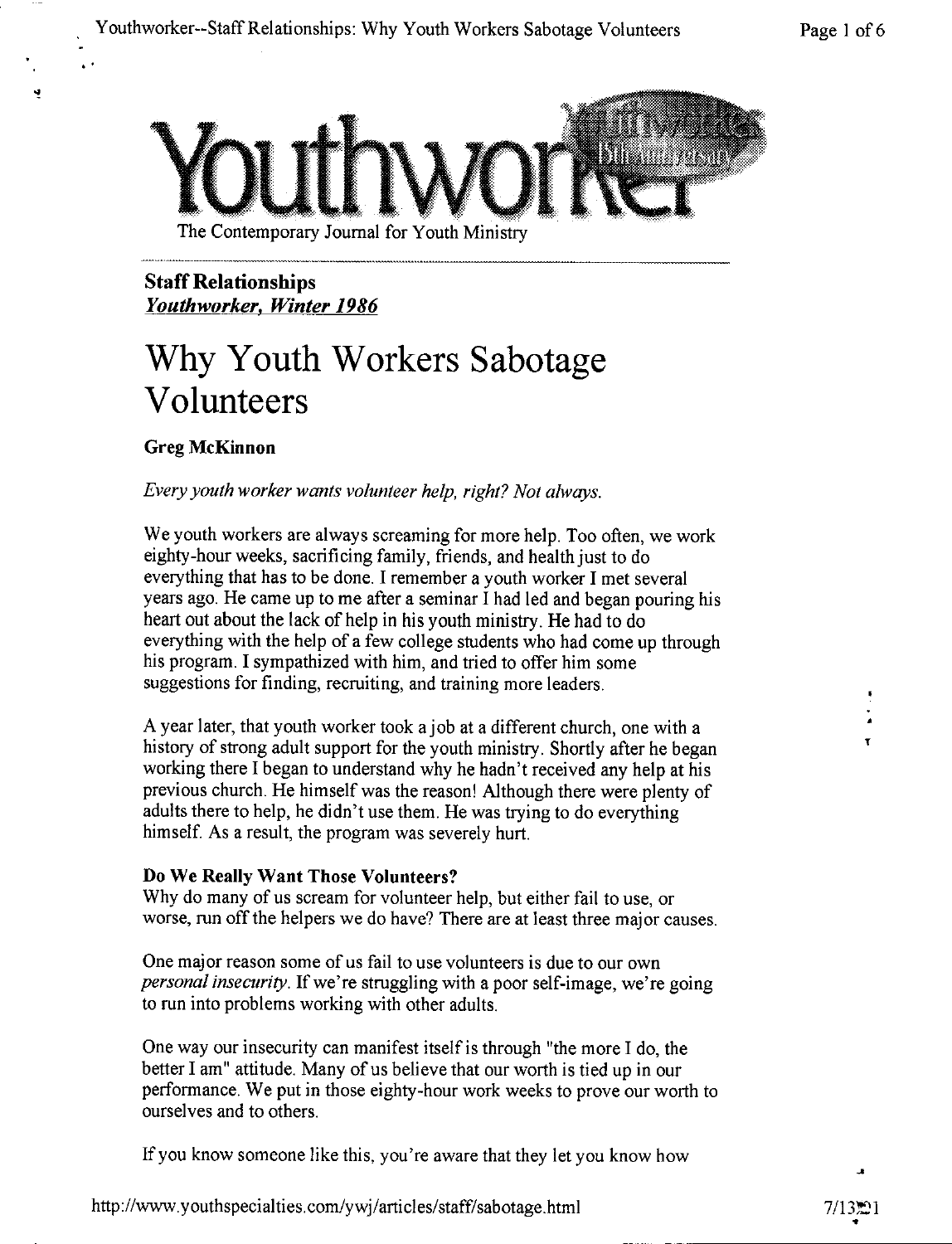hard they're working. They're constantly telling you about their long hours and lack of help. One youth worker I knew who fit this mold was constantly informing people of the tremendous sacrifices he was having to make for the youth program. At the same time, the adults who worked with him were complaining about not being used. or being given menial jobs. This man even kept a record of every little thing he did. I mean *everything:* He recorded every phone call, every person he talked to. This served as a measuring rod for how he felt about himself-and as long as he was busy, he felt good about himself.

Another way our insecurity can bubble to the surface is in the fear that if we get other people to do "our" work, then people will think that we're not doing our job. When we see ourselves as hourly workers, rather than as members of a management team, it's hard to ask other people for help. We think we're imposing on people to ask them to volunteer their time. After all, we reason, many of the people we're asking to help already put in fifty or more hours per week with their own job.

But we are not paid to put in hours; we're paid to minister to young people. If we can minister to young people better by involving other people-and we can—then we are doing our job when we get other people involved.

Still another manifestation of our insecurity can be our tendency *not* to ask for volunteers for fear we'll be turned down. I remember my first job as a summer youth director. I'd sit there, staring at the phone, afraid to call anyone I hoped to recruit. I'd imagine everyone I called turning me down. Usually I'd put off calling till the last minute, and then I *would* get turned down because they already had plans.

## **Never Did Like Those Adults**

A fourth symptom of our insecurity can be uneasiness with other adults. Many of us are threatened by adults, primarily because we can't control them like we can kids. When we're sure of ourself, we're not threatened by others who are sure of themselves. But when we're insecure, we're always threatened by those who are self-confident.

I remember when, early on in my ministry, my volunteer coordinator of youth ministries expressed dissatisfaction over his not being more involved. This fellow was a strong-willed person who wanted to be given more responsibility. He wanted either to be more involved or to get out of the job.

Up until that point in my ministry, I had always recruited volunteers who were willing to set back and let me run the program. But now things were different. I felt like letting him just quit-but I didn't. I swallowed my fears, sat down with him and talked about ways that he could get more involved. In time he became one of the greatest assets I've ever had in my ministry. But ifl had given in to my own feelings of insecurity, I would have passed him by.

Many of us also struggle with trusting other adults. Why? Some of us had a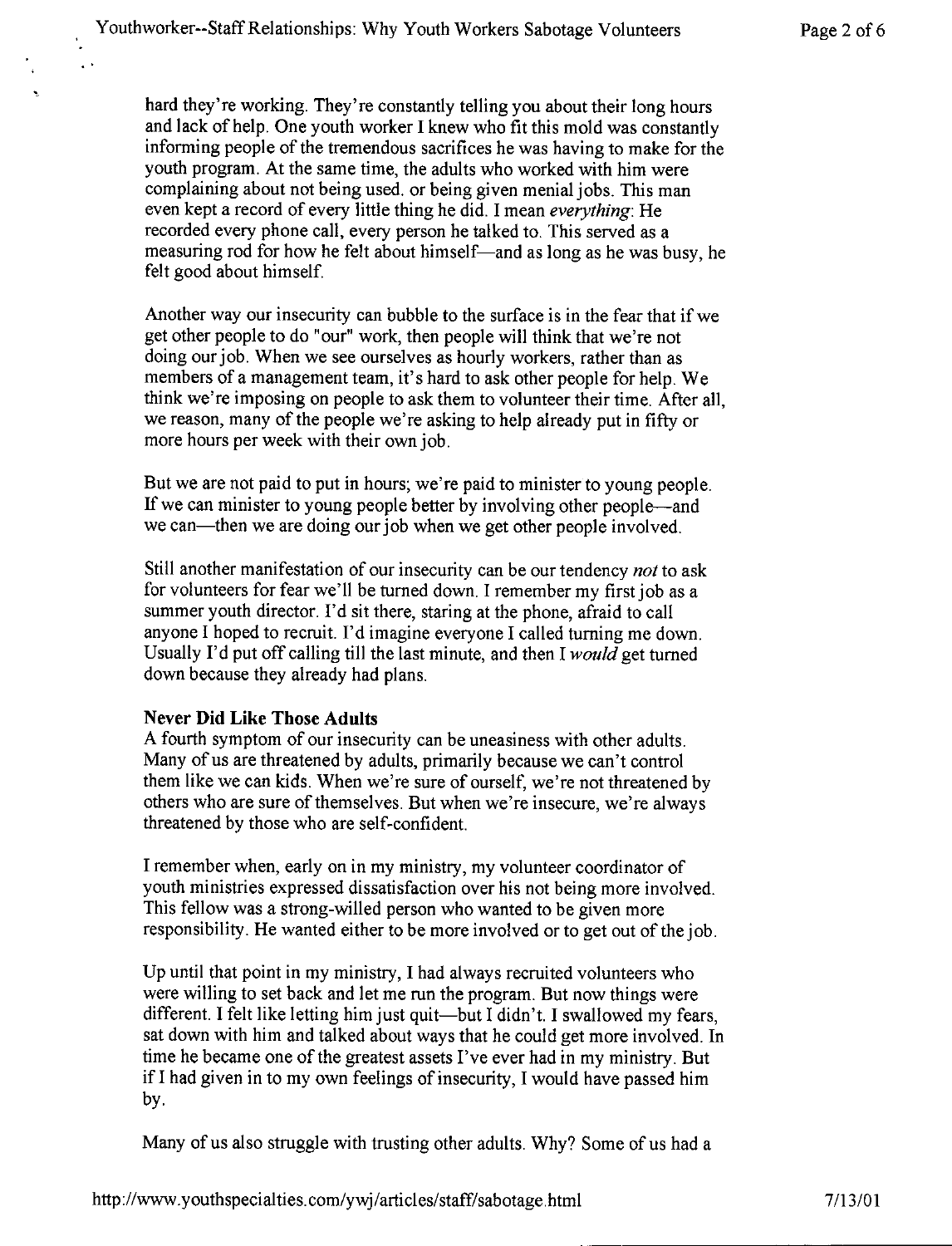bad relationship with our parents; we see other adults as "the enemy." For example, we may find that we always side with the youth when there's a conflict between an adult and a young person.

I heard about one youth group where several of the junior high students asked one of the adult counselors if they could go to an activity that was reserved strictly for senior highs. In keeping with normal procedures, the adult told them they couldn't go. So the young people went straight to the youth worker and asked him the same question. He told them they could go. It's no wonder that this particular youth worker finds it hard to recruit leaders. Our volunteers have to know that we support them or they'll find something else to do—and quickly!

Others of us don't trust adults because we're still reliving our own youth. Youth ministry is a perfect slot to indulge in this particular fantasy. One youth worker I knew was a nerd as a teenager and was never part of the "in" crowd. After he graduated from seminary, he found himself working at a church were the youth group was made up of jocks, cheerleaders, and other members of the local "in" crowd. He was well accepted by the group, as well as by their friends at school. As a result, he began to re-live his high school days with the youth of the group.

At last this youth worker was popular like he had always wanted to be as a kid but never was. Yet one of the results of his new-found acceptance by the kids was a corresponding lack of trust in the adults of his congregation. His was a youth-centered world.

Still others of us distrust adults because we don't want to be under their scrutiny. We see the adults as the church's (and maybe the pastor's) spies.

No matter what our reasons for our discomfort with adults, such mistrust will devastate our efforts to recruit and keep adult volunteers. They need our support and encouragement, and we need to spend time with them, give them feedback on how they're doing, and encourage them. But if we're uncomfortable with adults, it's unlikely that we'll put much effort out to do any of these vital tasks.

I knew one youth worker who could not confront his adult workers openly, but was always talking behind their backs to other adults. It didn't take the members of his church long to find out what he was doing. Once they did, he couldn't get any volunteers.

#### **Pride**

The second reason many of us fail to use volunteers is due to our *pride*. Some of us, to put it plainly, have an ego problem. We want personal recognition. Because of this, we often run people off without consciously realizing it.

In order to get and keep good volunteers, we have to give them a certain amount of recognition. But if we are caught up in an effort to gain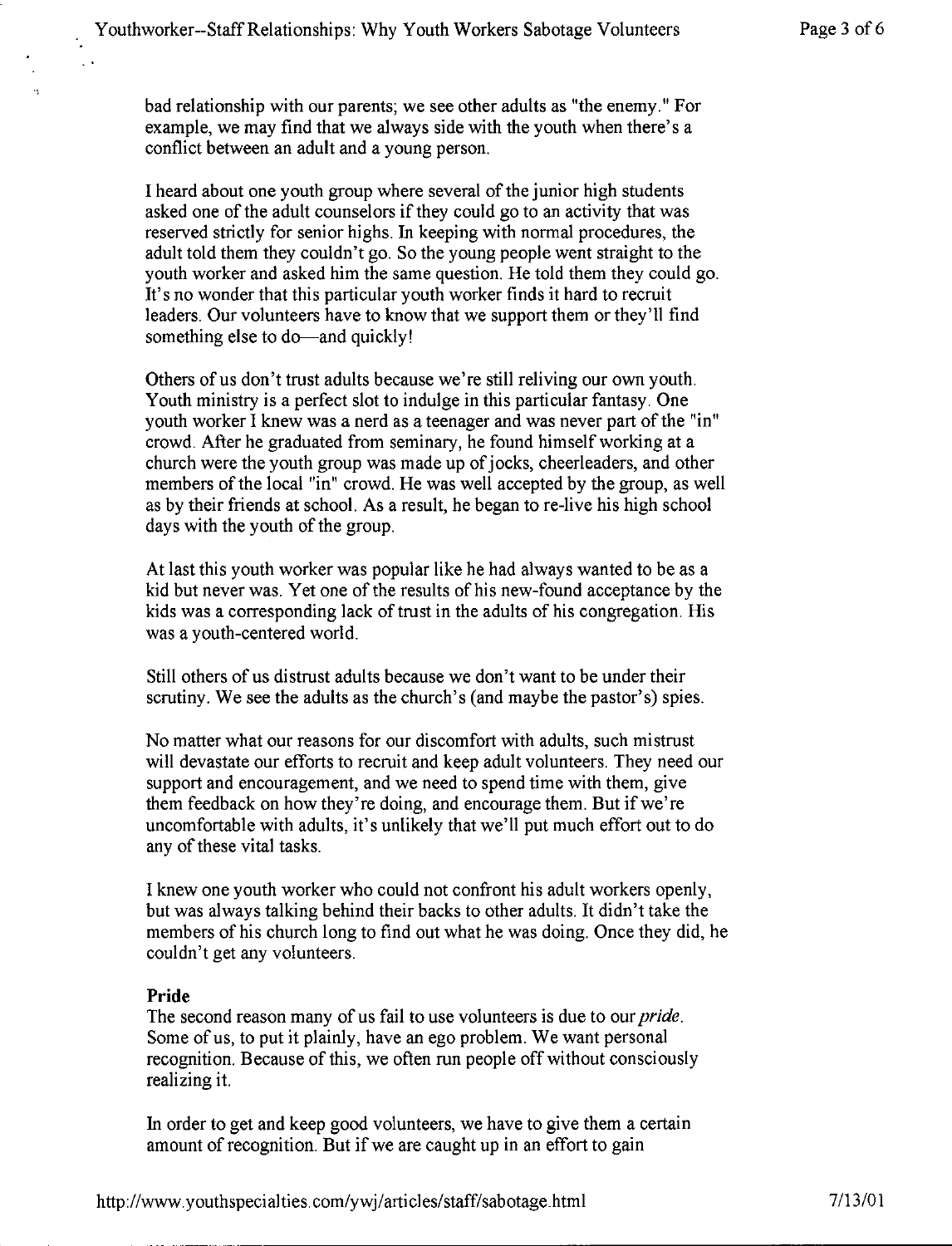recognition for ourselves, we won't give our volunteers the recognition they need. We can even go so far as to take credit for something someone else did. Use of such tactics certainly won't inspire adults to stand in line to volunteer for our youth ministry.

Big egos also keep us from recruiting great workers. By "great" I mean people who are successful at what they do. We must have our own ego under control before we'll recruit people who will inevitably draw favorable attention to themselves. Many of us are threatened by someone who the kids really like.

Pride can also cause us to buy into the myth that no one can do youth ministry as well as we can. We're afraid to give volunteers responsibility for fear that they won't perform up to par. yet in order to keep adults, especially competent ones, we have to give them opportunities to move into positions of increased responsibility. There may be many things that we can do better than volunteers, because we've been doing them longer. But if we'll swallow our pride and step aside, the benefits to our volunteers, and in time to our program, will far outweigh the wincing we may do at the beginning.

Still another result of pride is the tendency to reserve all decision-making to ourselves. Yet the complaint heard most often from volunteers is that they're not consulted about decisions which affect them. In his book *Megatrends,*  John Naisbitt pointed out the trend in management away from hierarchy and toward networking. Although lay people may not have been trained in youth ministry, they're not ignorant. They have a tremendous amount of wisdom and knowledge to contribute to the decision-making process.

Spiritual fat-headedness is probably one of the worst forms of pride. When we get the idea that we're more "spiritual" than most of the adults in our church, we develop a protectionist attitude. We want to "protect" our youth from our less spiritual volunteers. Nothing turns adults off, and turns them against us, more quickly than being made to feel that they're not as "spiritual" as someone half their age.

#### **Nearsightedness**

The final reason why many of us either do not use or lose our volunteers is our *nearsightedness.* So many of us just grind out what is needed day by day, week by week, with no goal or direction for the future. This short-term approach to ministry makes it difficult for us to grasp the benefits of involving more leaders.

A music minister was recently sharing with me how busy he was with hand bells, instrumental groups, choirs for all ages, ensembles, voice lessons and much more. When he finished I looked at him and said, "You're doing everything you'll ever do in life." I explained to him that he would never have any more hours in a day, and since his days were already packed, he would not be able to do anything else unless he began to give some things away to other people. In time he did, and his ministry expanded.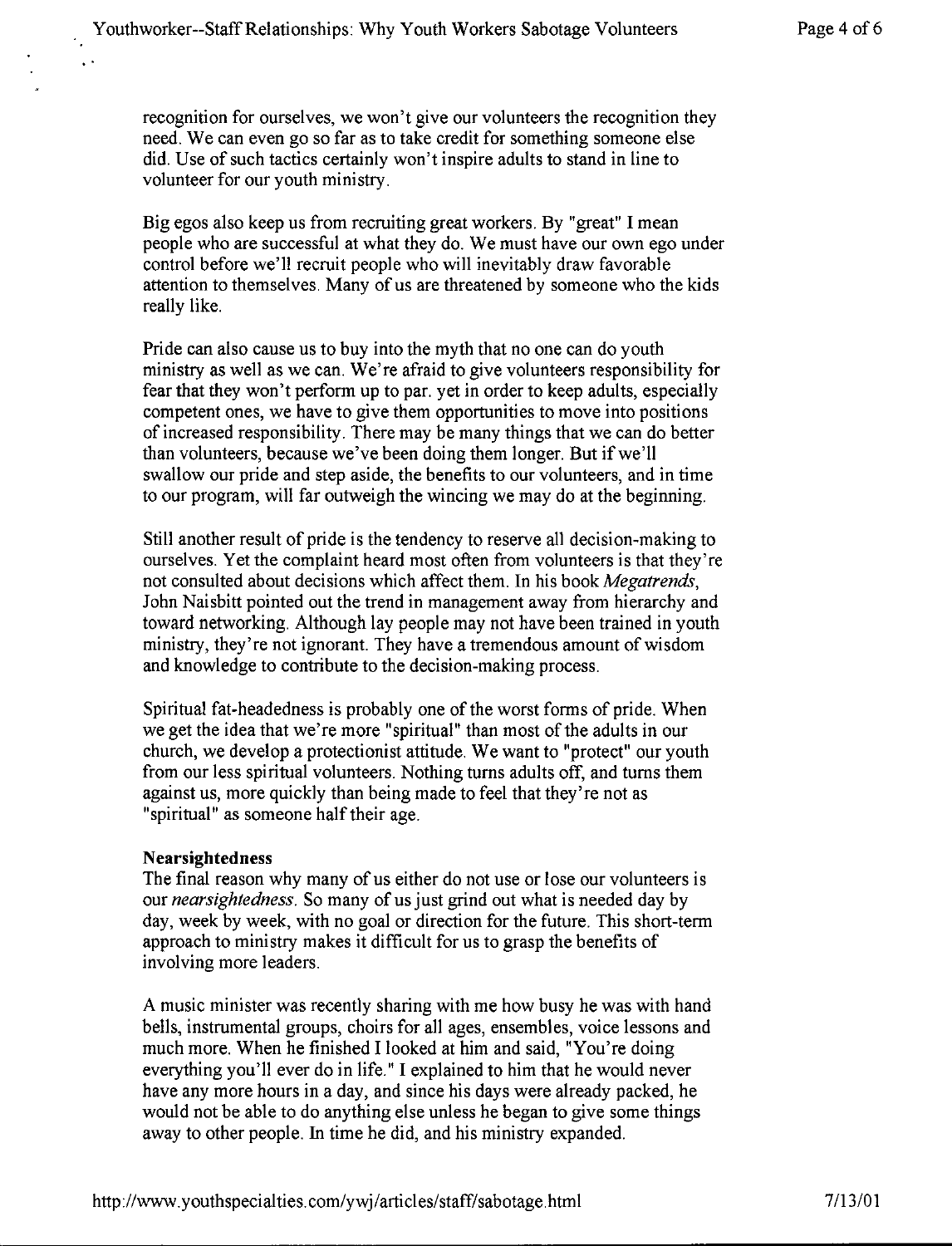Yet many of us say we don't have time to devote to recruiting and training workers. One youth worker told me she hated it when leaders called her all the time with petty questions. Another youth leader said he felt it was just easier to do it himself rather than try to get other people involved. And it probably is easier in the short term-but not in the long run.

If we know the advantages of involving adults, we'll get started in the process right away. If we don't, it can become difficult to get started later, because by the time we realize that we need more help, we're usually burnt out, and the few leaders that we'll have left will be overworked and undersupported.

And when other potential leaders see what has happened to the current volunteers, they won't want to get anywhere near the youth ministry.

#### **Time for a Change**

.<br>...

So what can we do if we discover that we're a volunteer destroyer? First, take the Are You A "Volunteer Destroyer"? test. If we conclude that we're a volunteer destroyer, admit the problem. Are we insecure, egotistic, or simply nearsighted? Whatever the reason, confess it. Then we can begin to develop some strategies for change.

If we're insecure, admit it to God. Ask Him to help us overcome our insecurity. Next, we should share our insecurities with our church leaders and ask them to help us and pray for us. James 5:16 tells us to admit our faults to one another and pray for each other so that we can be healed.

If our insecurity makes us reluctant to ask for help because we're afraid of being turned down, I can recommend two steps I've taken to overcome the problem. First, I have potential volunteers fill out a Interest Finder survey where they can indicate the things they'd like to do. When I call someone on that list and ask them to teach, go on a trip, or sponsor the youth newspaper, I already know they're interested.

My second step has been to recruit other people to do the calling. Helping to plan and organize youth events by calling other adults to bring food, decorate, chaperone, drive, or whatever is one of the items people can volunteer for on the interest survey. Everyone who checks this is put on a committee that is responsible for recruiting all of our adult help.

If we discover that we're having a problem with pride, then we also need to admit it to God and ask for forgiveness and strength to overcome it. If we can remember times that we have actually taken credit for something others did, we need to go to them and ask for their forgiveness. We also need to restructure our planning and administrative methodology to get our leaders more directly involved in decision-making and major responsibilities.

Finally, if we realize that we're approaching youth ministry with a shortterm vision (or no vision at all), we need to ask how what we're doing now will affect our youth ministry 3 years, 5 years, or 10 years from now.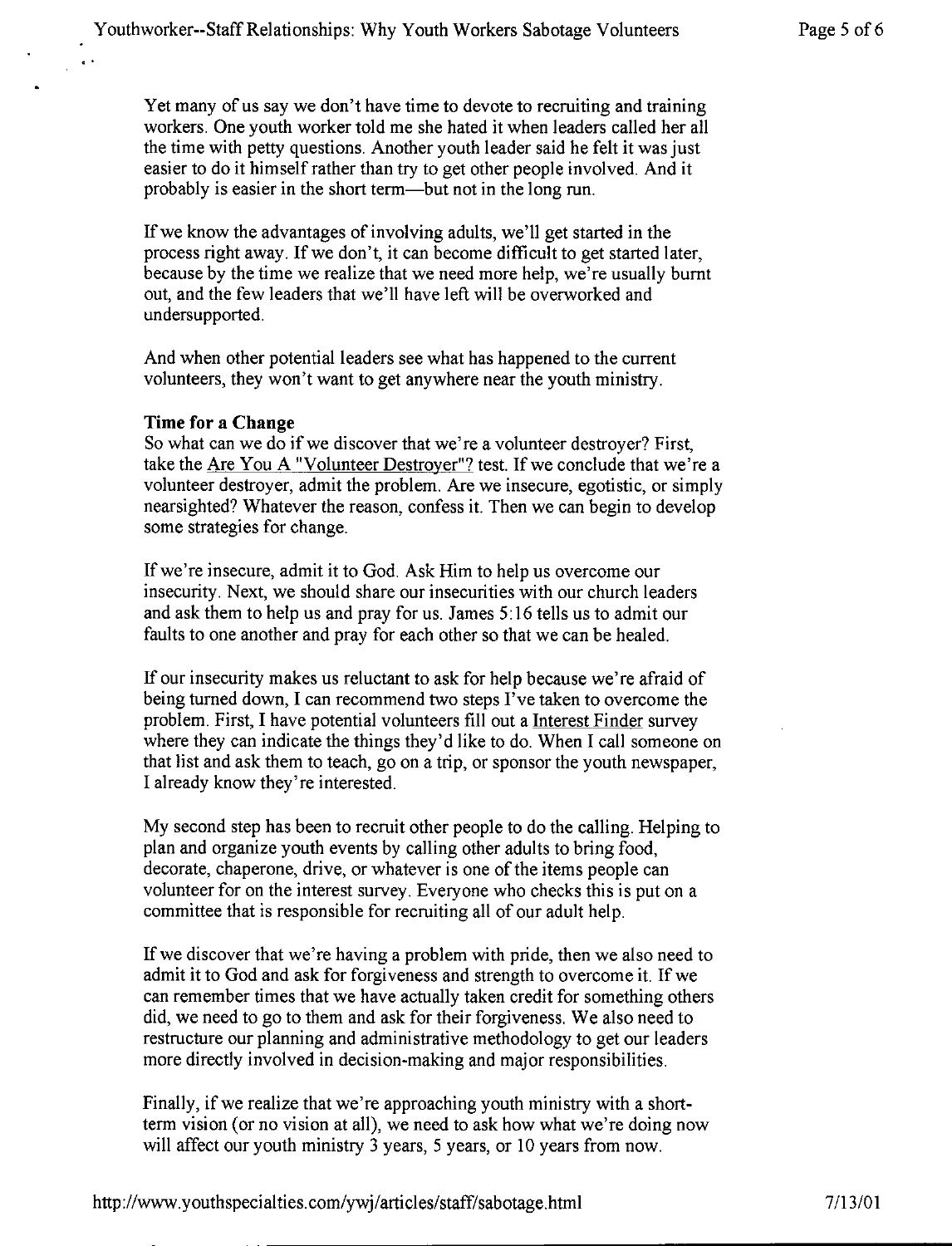I'd also recommend three guidelines which may seem counterproductive in the short term, yet pay important dividends in the long run. First, I never twist people's arms to get them to volunteer to help with youth. I usually find myself compromising my standards for leaders when I do this. I'll hear myself telling potential volunteers everything they *won't* have to do rather than what I really expect of them! I've learned that I would much rather go without a leader for awhile than coerce someone to take a job.

Second, I always tell my leaders that they can get out at any time. If they tell me they'd like to give up their job, I let them give it up within two weeks. In the short term this presents difficulties, but in the long run, it's much easier to recruit adults when they know that they're not stuck, whether they like it or not, once they sign on the dotted line.

Third, I start with fewer programs initially in order to have more time to train leaders. I've found that in the long run I can actually have more programs than I would have had otherwise.

#### **Destroyer or Developer**

 $\frac{1}{2}$  .

We can't keep screaming for help if we're not willing to get more adults involved and do the things necessary to keep them involved. But if we're volunteer destroyers, don't despair. With some honest self-insight and a little hard work, we can become volunteer developers.

**Greg McKinnon** is youth minister at First United Methodist Church in Montgomery, Alabama.

*The above author bio was current as of the date this article was published.* 

## © 2000 CCM Communications

*Permission is granted to distribute Youthworker articles to other youth workers within your church, but may not be re-published (print or electronic) without permission.* 

This article is found on http://www.Youthworker.com

#### ········································•·······························································------ **Home I Search I Subscribe**

Youth Specialties | CCM Communications | Gospel Communications Network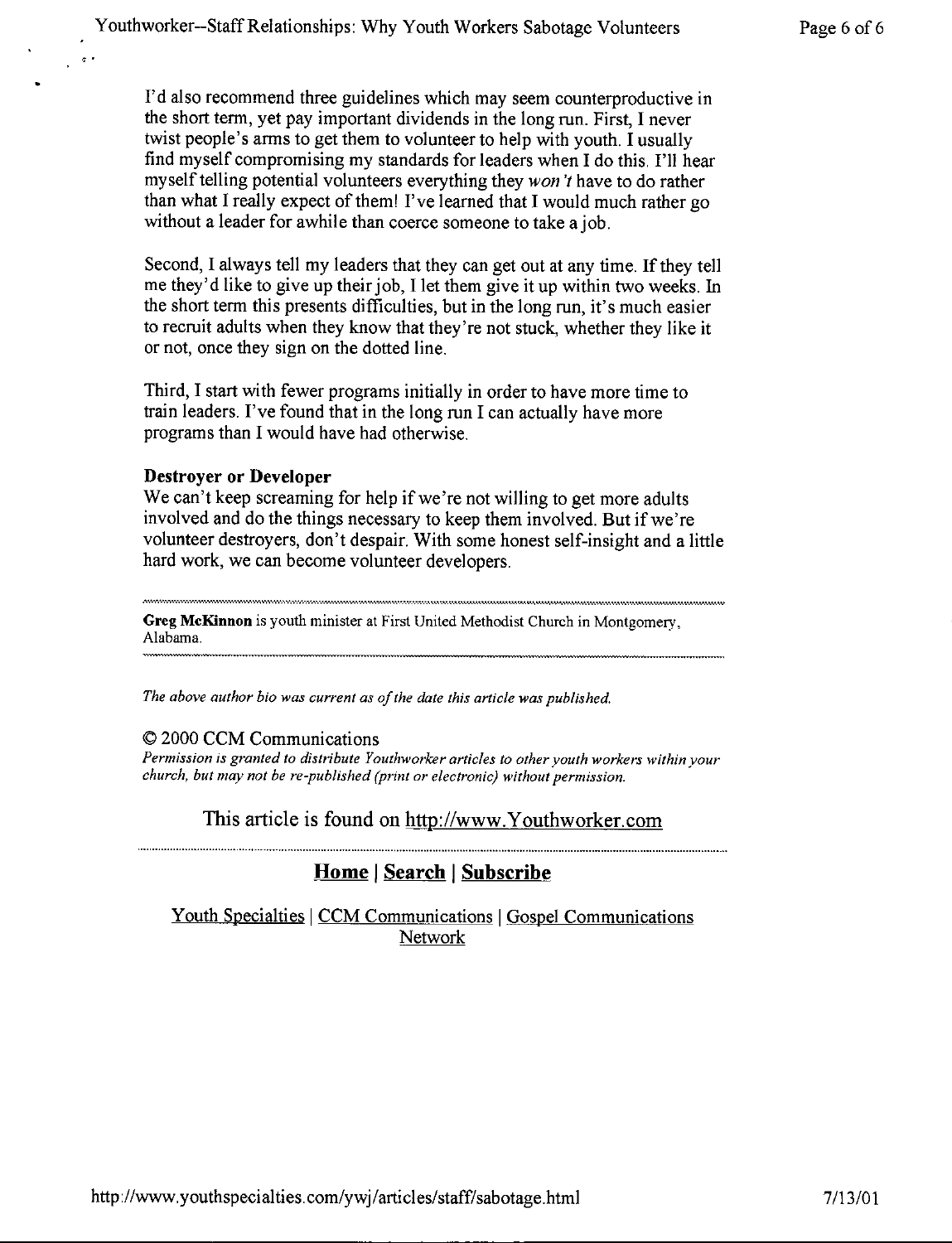# **Are You A "Volunteer Destroyer"?**

## **Take this test and find out.**

- I. How often do you go behind people and check up on them?
- $All$  the time $-10$  points
- Most of the time-7 points

Some of the time-3 points

 $Never-0$  points

2. Do you give priority to things that make you look good?

 $Yes-10$  points

 $No$ -0 points

3. Do you tell people how many hours you've had to work?

- $Yes$ —10 points
- $N<sub>0</sub>$  points

4. Do you ever say, "I'll just do it myself; it will be easier"?

 $Yes - 10 points$ 

 $N<sub>0</sub>$  points

5. Do you sometimes feel threatened by adults?

 $Yes-10 points$ 

 $\sim$ No $-0$  points

6. Are you afraid to ask adults for help because you feel you're imposing on them?

- $Yes-10$  points
- $\sim$  No-0 points

7. Do you look forward to the praise you'll get for doing a good job?

- $\Box$  All the time $-10$  points
- Most of the time-7 points
- $\frac{1}{2}$  Some of the time $-3$  points
- Not at all-0 points

8. Are you uncomfortable around adults?

- Most of the time $-10$  points
- Some of the time-5 points
- \_\_ Very seldom-0 points

9. When you give someone something to do, do you:

- Tell them in detail how to do it? $-10$  pts.
- Give them specific guidelines?—5 pts.
- $\equiv$  Give them considerable freedom? $\equiv$ 0 pts.

10. How many adults have you recruited in the last year?

- $-0$ -10 points
- $1-2$  -7 points
- $3-5-3$  points

http://www.youthspecialties.com/ywj/articles/staff/sabotage I .html